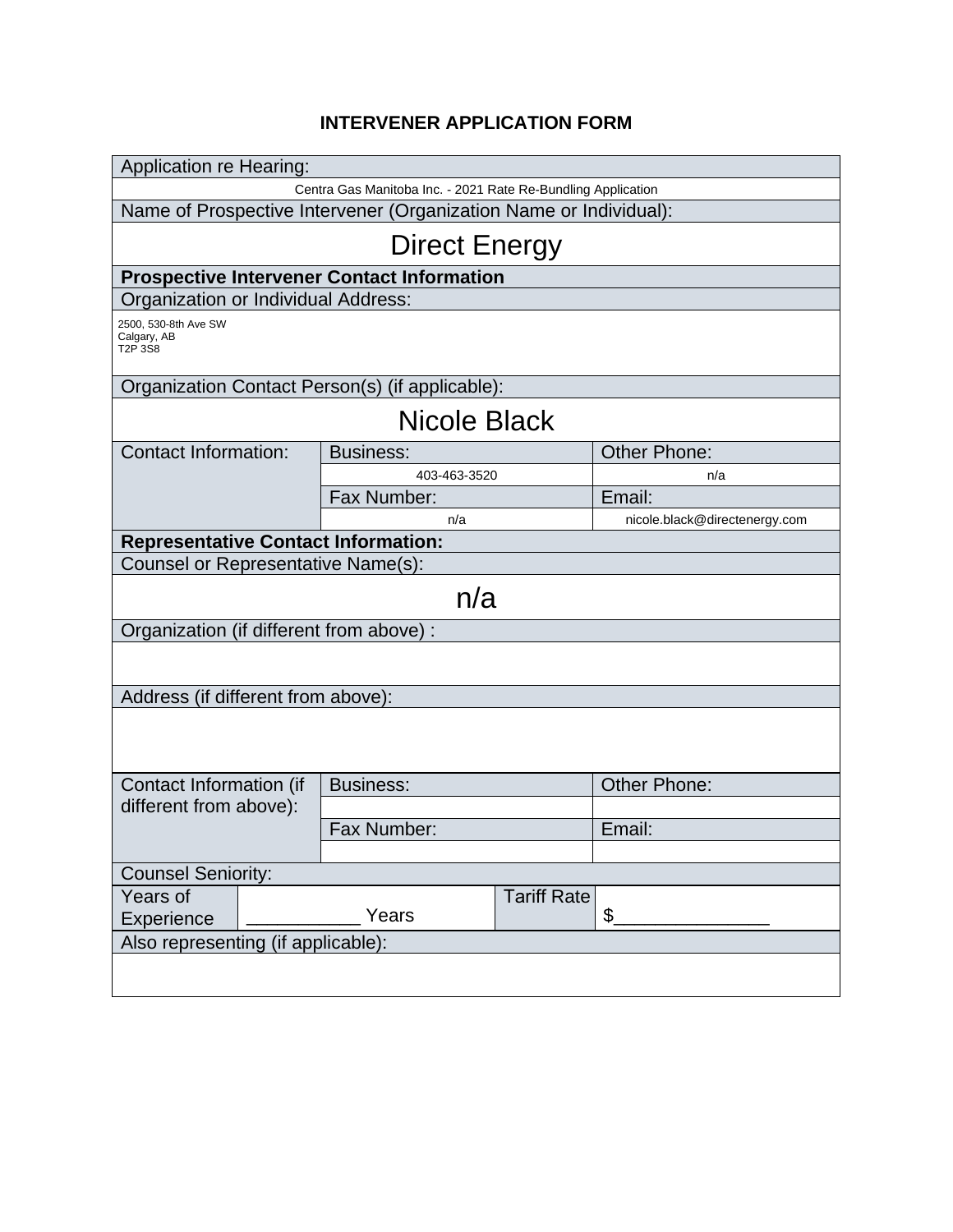## **Additional Information**

(For organizations only) Please describe the mandate of your organization and provide a description of the membership, including the number of members. Please also confirm whether the organization's intervention in this proceeding is supported by a resolution of the governing body, if any. Please enclose the resolution, if any, with your Application, along with supporting documentation of your mandate and membership

Direct Energy serves commercial gas sites in the Centra Gas territory.

Please state your reasons for intervening in this proceeding:

Direct Energy is interested in fully assessing the proposal by Centra Gas for re-bundling.

Please state how you are directly affected by the Board's decision in this matter:

Direct Energy is directly affected by the receipt point for its customers on the Centra Gas distribution system.

Please explain whether and how you represent a substantial number of ratepayers that are otherwise not represented on issues that are within the scope of this proceeding:

Direct Energy represents a significant amount of commercial sites on behalf of the federal government.

Please describe your experience, information, or expertise relevant to this matter that would contribute to the Board's decision making, including any other prior interventions in regulatory matters before this Board or other decision-makers:

Direct Energy has intervened in past proceeding in Manitoba and advocates for competitive markets across Canada.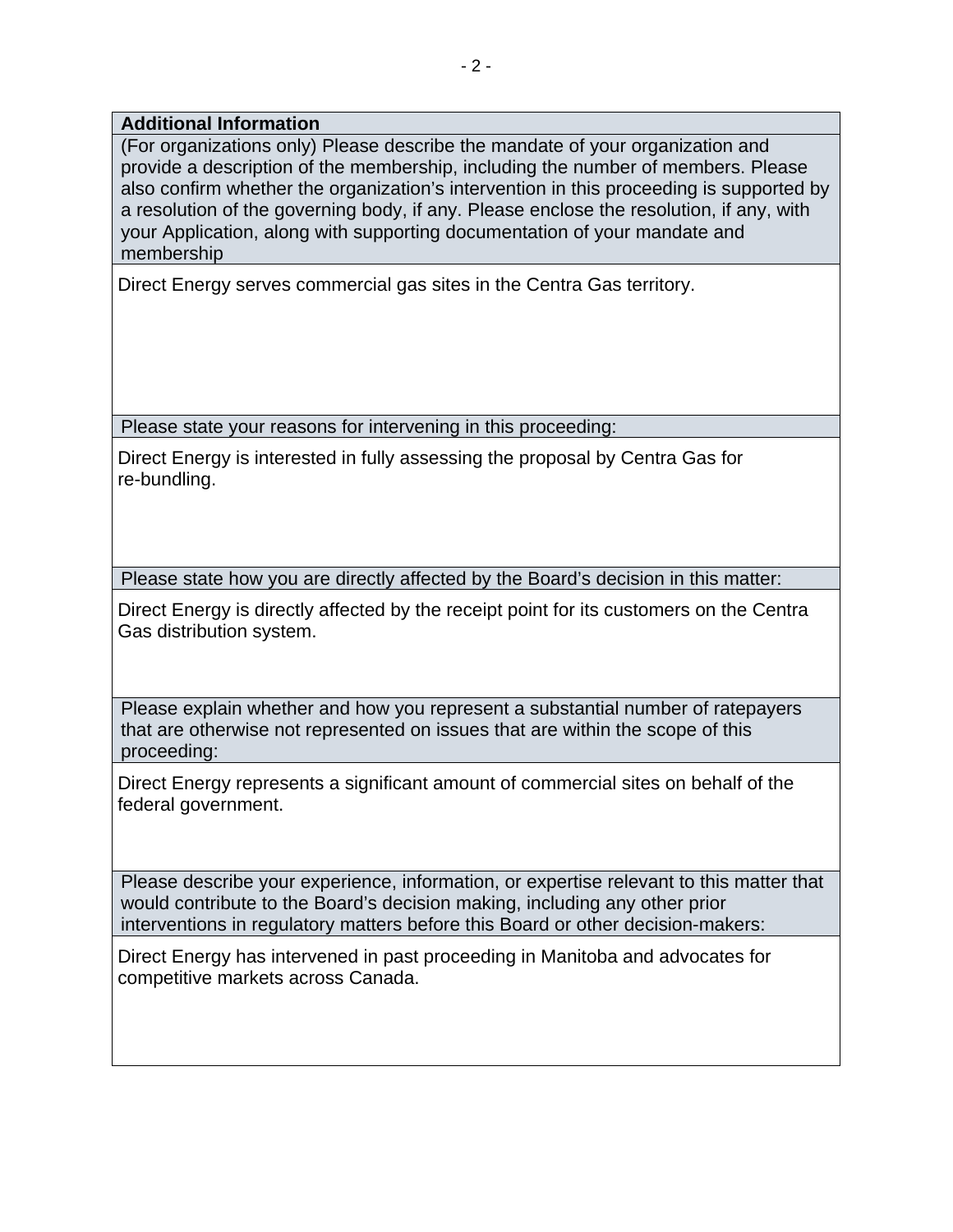Please list the key issues you intend to address in the proceeding. Please be specific. Impact of change in receipt point on competition.

Do you intend to participate fully and actively, including attendance at hearings, submission of evidence, and testing of evidence and cross examination of witnesses? If yes, please describe your intended participation.

Direct Energy intends to participate in the process steps that were outlined by the PUB.

Do you intend to request an award of costs for your participation? Please explain how you meet the criteria for an award of costs.

## No.

Do you intend to retain experts or consultants? If yes, please attach copies of the *curriculum vitae* for any expert and/or consultant, as well as the following:

| <b>Expert Consultant #1:</b> |                       |                                                                            |  |  |
|------------------------------|-----------------------|----------------------------------------------------------------------------|--|--|
| Name:                        | Experience            | Evidence to be provided on issues<br>in scope:                             |  |  |
|                              | Years                 |                                                                            |  |  |
| Telephone #:                 | <b>Tariff Rate:</b>   |                                                                            |  |  |
|                              | $\frac{1}{2}$         |                                                                            |  |  |
| <b>Address and Email:</b>    | Firm or Organization: | Brief explanation of experience<br>relevant to evidence to be<br>provided: |  |  |
|                              |                       |                                                                            |  |  |
|                              |                       |                                                                            |  |  |
|                              |                       |                                                                            |  |  |
|                              |                       |                                                                            |  |  |
|                              |                       |                                                                            |  |  |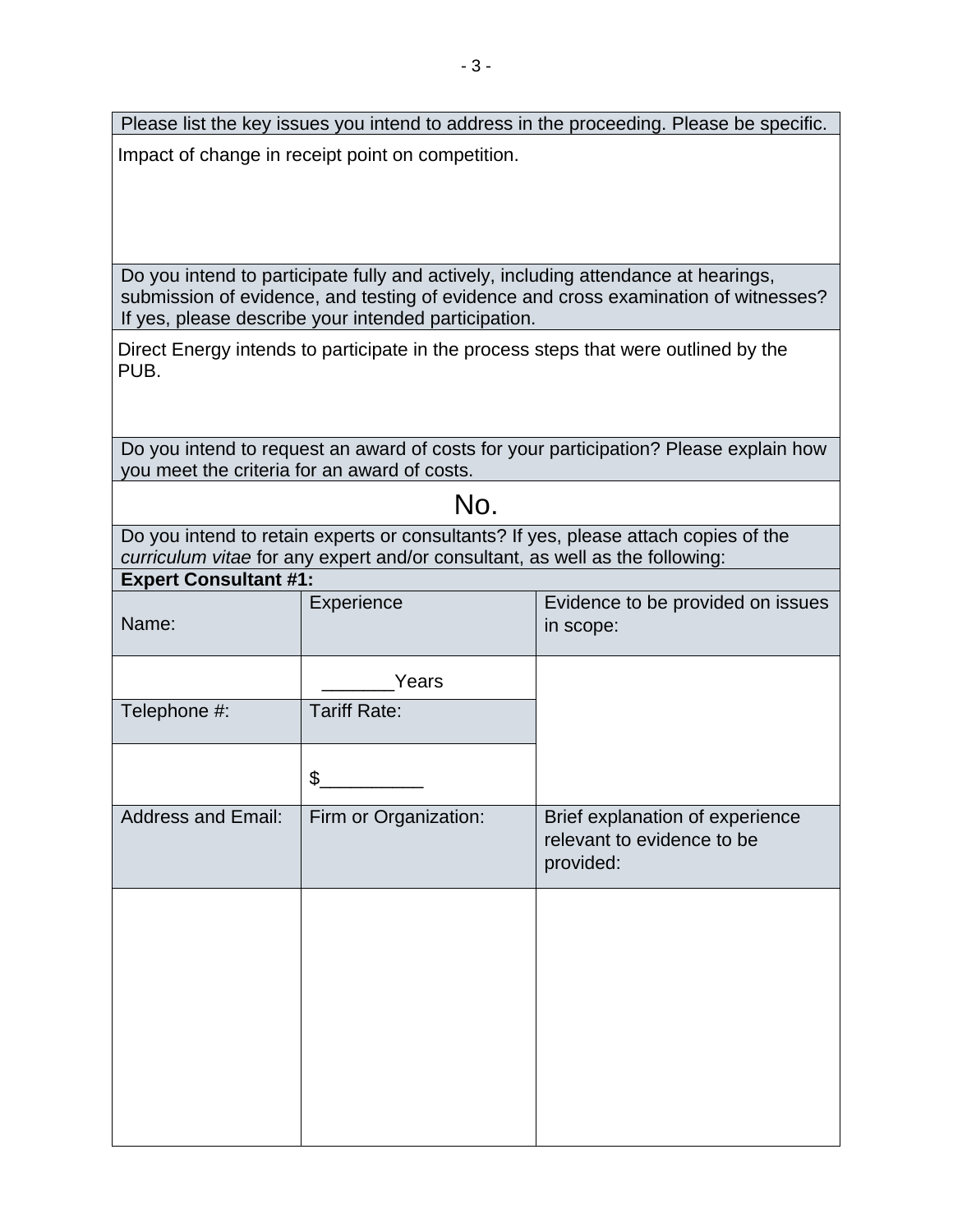| <b>Expert Consultant #2:</b> |                           |                                                                            |  |  |  |
|------------------------------|---------------------------|----------------------------------------------------------------------------|--|--|--|
| Name:                        | Experience:               | Evidence to be provided on issues<br>in scope:                             |  |  |  |
|                              | Years                     |                                                                            |  |  |  |
| Telephone #:                 | <b>Tariff Rate:</b>       |                                                                            |  |  |  |
|                              | $\boldsymbol{\mathsf{S}}$ |                                                                            |  |  |  |
| <b>Address and Email:</b>    | Firm or organization:     | Brief explanation of experience<br>relevant to evidence to be<br>provided: |  |  |  |
|                              |                           |                                                                            |  |  |  |
|                              |                           |                                                                            |  |  |  |
|                              |                           |                                                                            |  |  |  |
|                              |                           |                                                                            |  |  |  |
|                              |                           |                                                                            |  |  |  |
|                              |                           |                                                                            |  |  |  |
| <b>Expert Consultant #3:</b> |                           |                                                                            |  |  |  |
| Name:                        | Years of Experience:      | Evidence to be provided on issues<br>in scope:                             |  |  |  |
|                              | Years                     |                                                                            |  |  |  |
| Telephone #:                 | <b>Tariff Rate:</b>       |                                                                            |  |  |  |
|                              | \$                        |                                                                            |  |  |  |
|                              |                           |                                                                            |  |  |  |
| <b>Address and Email:</b>    | Firm or organization:     | Brief explanation of experience<br>relevant to evidence to be<br>provided: |  |  |  |
|                              |                           |                                                                            |  |  |  |
|                              |                           |                                                                            |  |  |  |
|                              |                           |                                                                            |  |  |  |
|                              |                           |                                                                            |  |  |  |
|                              |                           |                                                                            |  |  |  |
|                              |                           |                                                                            |  |  |  |
|                              |                           |                                                                            |  |  |  |